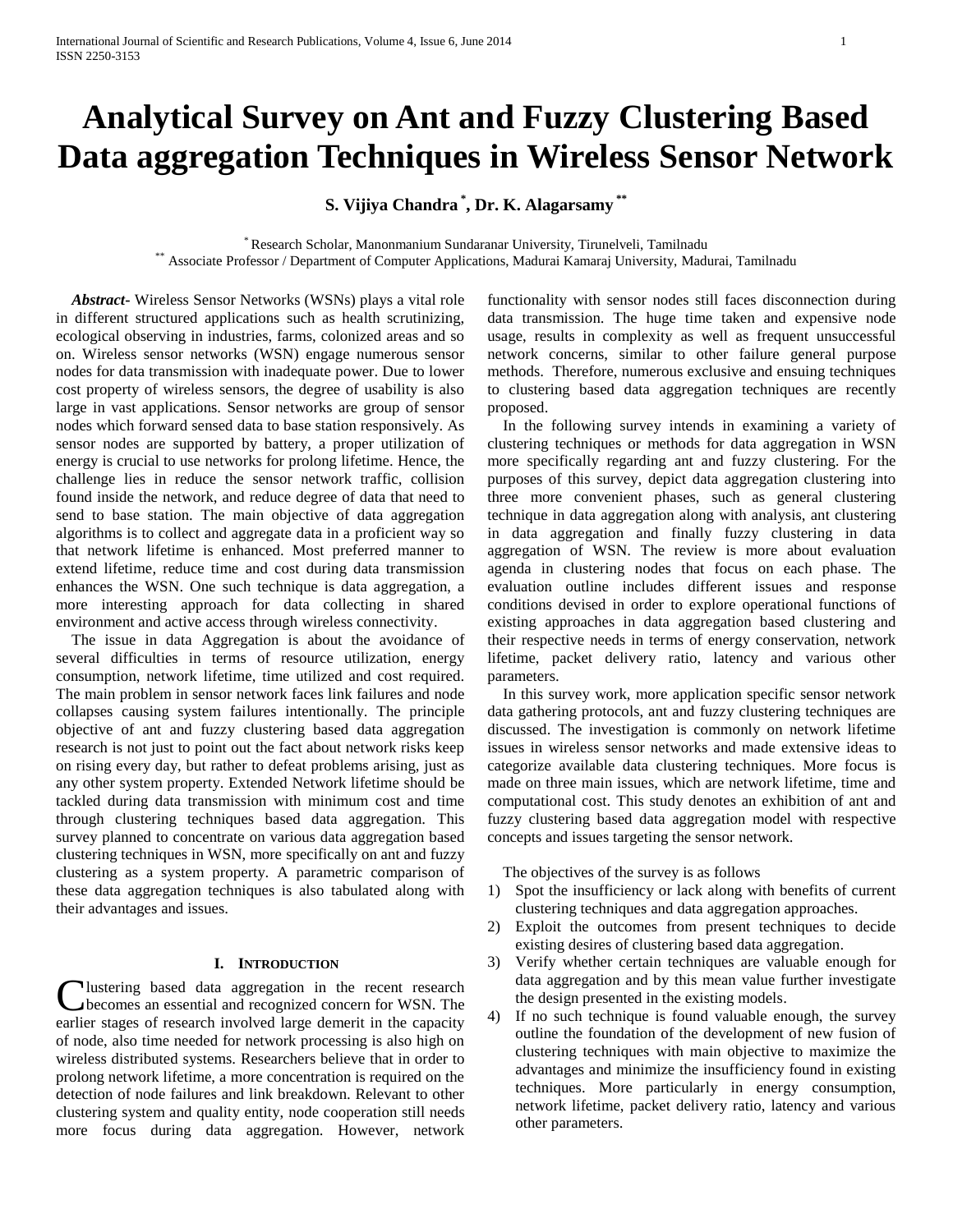Along with the objective for survey, a variety of principal expectation is set to anticipate survey to be more precious. The purpose of the survey is to outline the clustering techniques and data aggregation methods appropriate for application of technical principles. In addition, certain approach for developing, communicating, and managing sensor node in network. Generally, network lifetime and node cooperation through clustering is highlighted at various stages, more specifically the ant and fuzzy clustering is highly important.

## **II. CLUSTERING BASED DATA AGGREGATION METHODS IN WSN**

 A WSN is an arrangement of large range of sensor nodes. In WSN, Sensor nodes are closely deployed. Normally sensor nodes are tiny as well as these tools are inadequate in energy computation capacities, storage, and probably pose global identification. Wireless sensor networks merge with hundreds to thousands of sensor nodes that gather information from a neglected position and transmit the gathered data to a particular user, as per constraint of application. In Wireless Sensor Network each individual sensor node is capable to sense in different approach but comprise restricted signal processing and communication potential.

 Sensor nodes transmit the data to the base station. Since sensors are energy constrained, the challenge lies in transmitting data for all sensors directly to the base station protectively. Data generated from adjacent sensors is frequently unnecessary and highly interrelated. Moreover, the sum of data generated in large sensor networks is often enormous for the base station for handling. So data aggregation intends in collection of only most important data from the sensors and also make accessible to the sink in an energy efficient manner balancing minimum data latency. The principle objective of data aggregation is to merge the received data from various sensor nodes route and avoids redundancy as well as reduces the amount of transmissions, thus saving energy. With data aggregation, the strength and correctness of data obtained by entire network is enhanced. Additionally reduce the traffic load and conserves energy of the sensors in the network. Various data aggregation approaches in WSN are elaborated below

## *A. Structure Free Data Aggregation*

 In structure-free approaches the data aggregation is possible with the establishment of local information. The major advantage of structure-free data aggregation is no more additional energy is required to build any structure. Hence, probability of energy consumption is high. In structure-free data aggregations there is no preferred data gathering framework, each node along with incident data to proof sends any request initially for evaluating the next hop to the sink. Any node which receives this request is a next hop holder.

 Data aggregation protocols more focused on tree-based or cluster-based structured approaches as presented in [1] minimizes the communication cost, thereby extending the lifetime of sensor networks. An adaptive energy aware aggregation tree for wireless sensor networks is proposed in [2] with highest energy available and is selected as the parent node for aggregation. Although structured approaches are appropriate

for data gathering applications, they gain high maintenance overhead in dynamic cases for event-based applications.

# *B. Structured Data Aggregation*

 Structured data aggregation is a kind of aggregation in which the network evolves specific structure. Structure based data aggregation is further categorized into four types namely cluster based, flat network based, tree based and grid based. Structured aggregation as the leading data gathering approach in WSNs suffers from high level maintenance overhead in dynamic states for event-based applications. The types of structured data aggregation are detailed below.

## *C. Cluster Based Data Aggregation*

 In cluster-based data aggregation protocols, sensor nodes are further classified into small groups termed clusters. The group formation holds a cluster head in each cluster. The cluster head is selected in order to aggregate data nearby and transmit the aggregation output to base station. The cluster head interacts with the sink node straightforwardly with the facility of extended range of radio transmission. On the other hand, this is moderately unproductive for energy controlled sensor nodes. Hence, cluster heads generally form a tree structure to send aggregated data.

 The main advantage of hierarchical or cluster based routing is the scalability and efficient communications. More researcher choice for data aggregation is cluster techniques due to its advantage. However, the cluster technique faces a load balancing problem. A detailed cluster based data aggregation techniques are discussed further, in order to pinpoint the merits and demerits.

## **III. ANALYSIS OF RECENT TRENDS IN CLUSTERING BASED DATA AGGREGATION FOR WSN**

 Communication among sensors conserves a huge amount of energy and thus the sum of data transmission should be reduced in order to improve the lifetime of the sensors as well as successful bandwidth utilization. Hence, data aggregation process as elaborated in [3] is required in order to avoid redundancies in the received from various sensors. Similarly, an algorithm related to data aggregation in WSN is discussed in [4] detecting network utility maximization problem. Moreover, distributed energy efficient algorithms called AEEDPSH and ADLBPSH are presented in [5] based on the distance measured from the base station, sensor residual energy also arranging of sensor nodes to swap between sleep and active mode. Surveillance of various research papers for clustering based data aggregation techniques in WSN are detailed below:

## *A. Clustering Techniques in Data Aggregation*

 In cluster based data aggregation all regular sensors are able to forward a data packet to cluster head (CH) that aggregates data packet from all the usual sensors of its cluster and sends the important data to the base station. The cluster based networks for data aggregation saves the energy of the sensors. A critical survey and overview on secure data aggregation and clustering in wireless sensor networks are briefed in [6] and [7]. This survey encloses clustering based data aggregation techniques in order to increase the energy, thus extending network lifetime. The lifetime of the WSN is significantly increased on adopting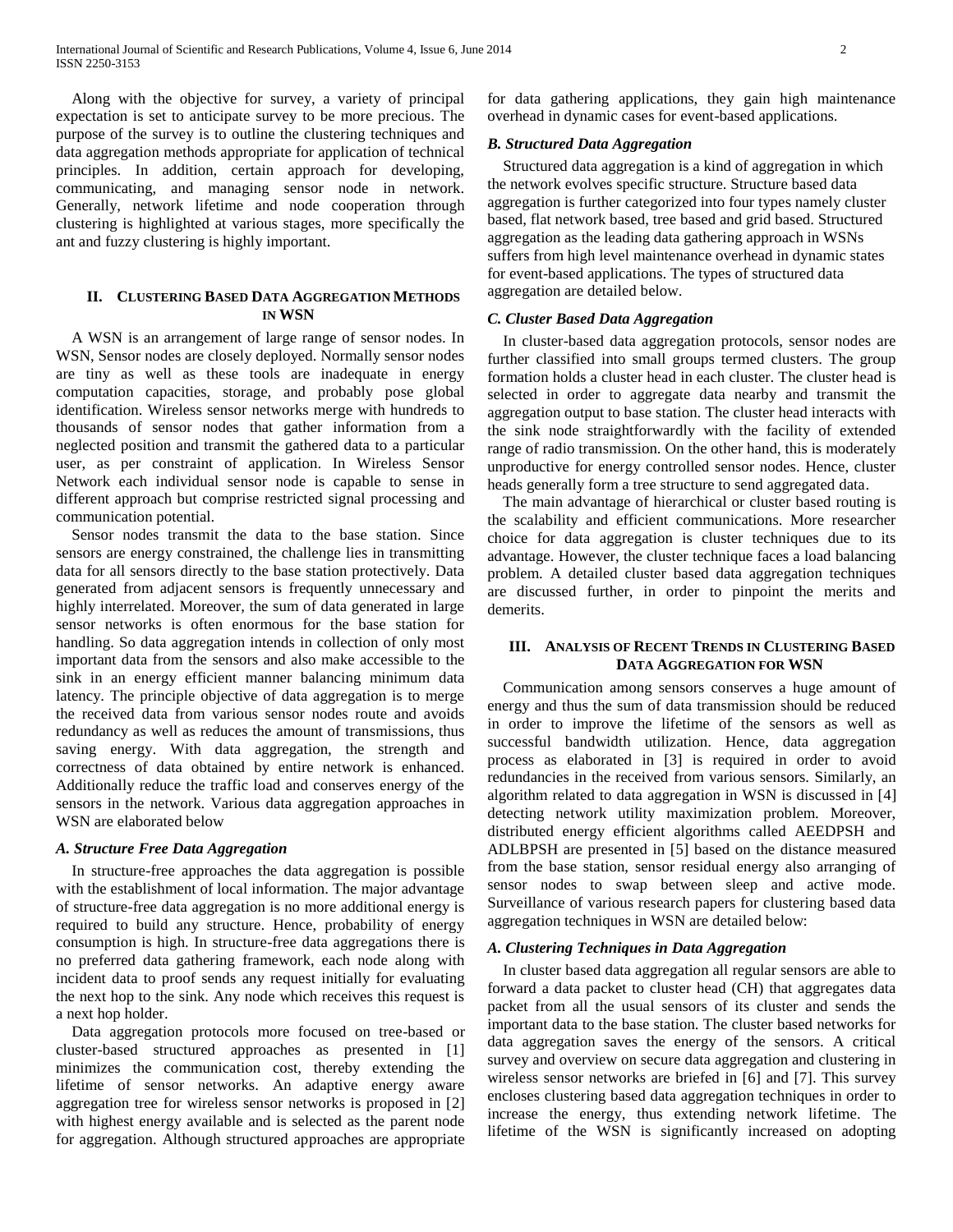aggregation techniques. At the time of aggregation the amount of transmission are minimized by merging the similar data from the neighboring areas. With the facility of clustering technique and aggregating the correlated data, energy is greatly minimized in gathering and broadcasting the data. An energy efficient cluster based aggregation protocol (EECAP) for WSN is presented in [8] focusing mainly on aggregation protocol with divergent sink placements. The arrangements of sink like middle of the sensing field, border of the sensing field or at a location selected arbitrarily in the sensor field decides the system performances.

 EECAP provides better performance than LEACH as security is a concern. An enhancement of LEACH called secLEACH is proposed in [9] that maintain the structure of the original LEACH, as well as ability to perform data aggregation. In addition to EECAP, an Energy Efficient Clustering and Data Aggregation (EECDA) protocol for the heterogeneous WSNs is proposed in [10] which merge the concepts of energy efficient cluster based routing and data aggregation to achieve a better performance in terms of lifetime and stability.

 Moreover, the challenging task in clustering based data aggregation is the election of cluster head (CH). The cluster head selection decides the sensor coverage range preservation in WSN. Cluster-Based Network Organization in [11] is based on a location of coverage-aware cost metrics that support nodes deployed in closely occupied network areas as better candidates for cluster head nodes, active sensor nodes and routers. Additionally, Adaptive Decentralized Re-Clustering Protocol (ADRP) for Wireless Sensor Networks in [12] also elects the CH and next heads based on residual energy of each node and the average energy of each cluster. However, ADRP with coverageaware cost metrics increases coverage-time over the monitored area.

 Moreover, Cluster-Based Network Organization [11] and ADRP [12] struggles in balancing the load. Therefore, the load balancing drawback is overcome in [13] location based clustering protocol guaranteeing balanced size cluster formation and balanced dissipation of node energy. Thus manages the load on the sensor nodes. The cluster head rotation protocol achieved balanced energy consumption among the nodes within the cluster thus prolonging the network lifetime.

 Even though above data aggregation based clustering techniques are able to provide scalability, energy conservation and network lifetime, the single CH is more complex to manage the nodes even with better election process. Therefore, a novel technique is in need with a substitute for main CH in order to preserve sensor nodes.

#### *B. Ant Clustering in Data Aggregation*

 Ant-colony algorithm to clustering mechanism selects the best path from cluster head to base station. The aggregation behavior of ant in communication with sensor nodes is discussed in [14] which spots the movement of an ant governed by the amount of pheromone deposited at different location of the search position.

 More ant-colony based clustering approaches are handles in the recent years of research for improving the network lifetime, stability and energy conservation. One such method is ant colony optimization algorithm (ACO) in [15] namely the ACO-MSS to solve the problem of examining the optimal movements of the mobile sink to maximize the network lifetime. The proposed

ACO-MSS takes favor of the large-scale finding capacity of ACO and incorporates successful heuristic information to search a near globally optimal solution. Multiple useful aspects such as the prohibited areas and the maximum moving space of the sink are considered to aid the real applications.

 In addition to ACO-MSS, another clustering technique like an improved plain-based ant colony routing algorithm called IP-ACRA presented which optimizes the initial pheromone distribution. The IP-ACRA is modified to clustering-based routing algorithm termed IC-ACRA in [16]. The IP-ACRA intends at gathering the algorithm union velocity and maximizes the probability of determining the optimal path. Based on the IP-ACRA, IC-ACRA is applicable to a large scale network which is a drawback in ACO-MMS. Furthermore, a mathematical performance analysis between IP-ACRA and classic ant colony routing algorithm is determined to improve the network lifetime.

 The ant-colony based clustering technique in IP-ACRA faces an issue in providing QoS for wireless sensor network. This limitation is overcome with the development of routing scheme in [17] called ant-based clustered multi-path QoS routing (ACMQ). ACMQ intends at irregular clustering, sensor nodes struggle in cluster heads (CHs) using both the energy heterogeneity of adjacent sensors and the numerous cluster radius differing with their location from the Sink. Additionally, ACMQ adopts the M/M/1 queuing model to determine the numerical buffer memory. Also, the moving character of ant is proposed to build multi-path routing table in taking into account the buffer memory, the residual energy and the geographic location of relay CHs. Additionally, the similar Ant-based Clustered Multi-path is followed in [18], based on clustering and ant colony optimization for wireless sensor networks. A multipath routing protocol (MRP) based on dynamic clustering and ant colony optimization (ACO) is proposed to extend the network lifetime as in previous techniques. But both the techniques need an extra attention on bandwidth utilization.

 Additionally, an algorithm for gathering sensor reading based on chain forming using Ant Colony Optimization (ACO) technique is presented in [19] in order to provide prolonged network lifetime. The ACO offers the shortest network nodes chaining instead of initiating from the extreme node and using Greedy algorithm. The head functions duration is defined for each node based on its required energy to perform the certain role in the recognized chain.

 The role based activity restricts fast node's energy reduction and thus extends network lifetime. However, the impact of data correlation on the network performance for this routing protocol still needs an additional focus, as role based activity traces single target. The problem of single target tracking in controlled mobility sensor networks is addressed in [20].

 The proposed approach comprise of migrating the mobile nodes in order to envelop nodes in a finest way. Thus describes a plan for electing the set of new sensors position. Each node is then allocated in one position within the set in the way to reduce the total migrated distance by the nodes. All the above antcolony clustering technique concentrates on shortest path selection facilitating the process of packet transmission. But the ant clustering techniques is possible enhanced on fusion with other clustering techniques.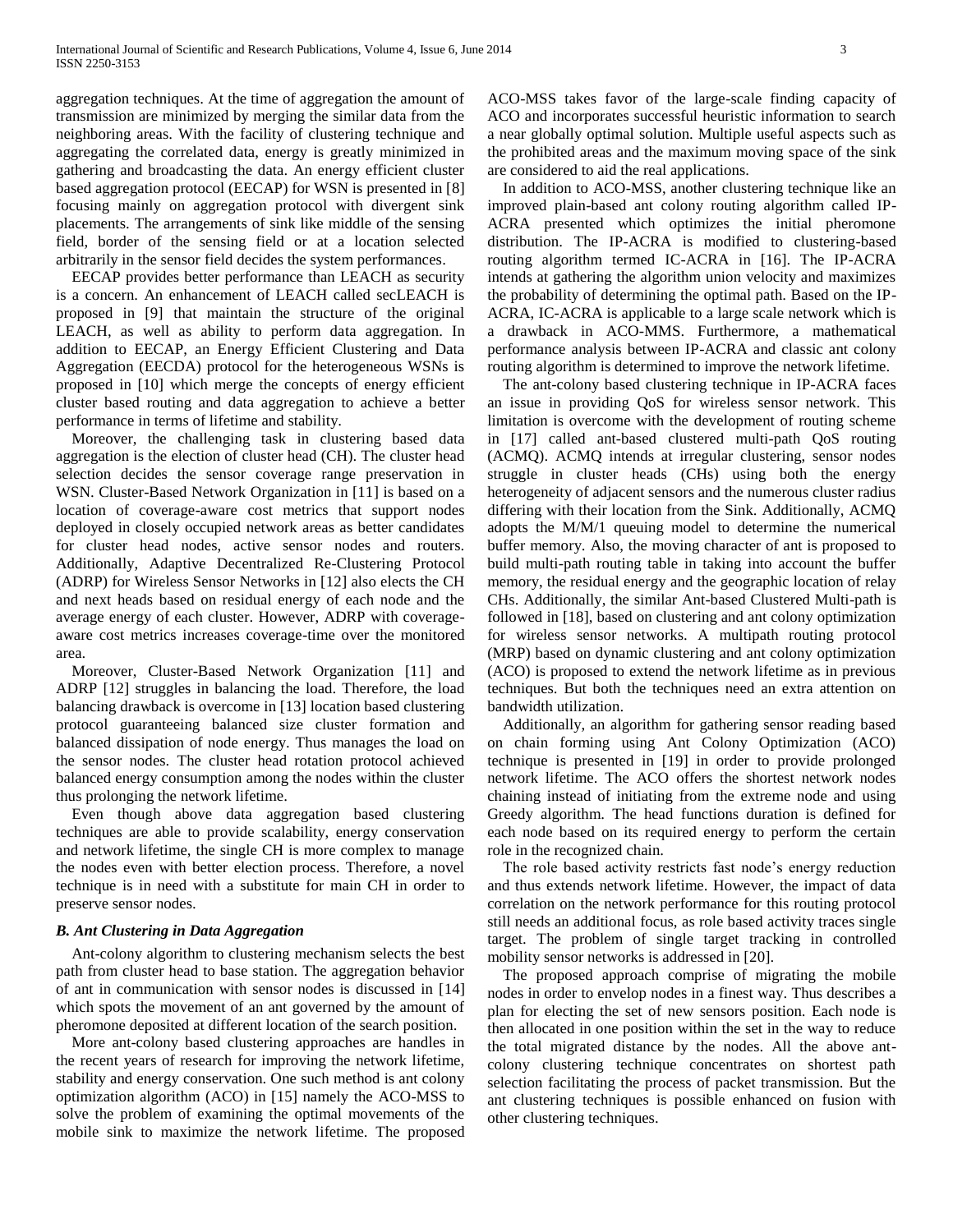## *C. Fuzzy Clustering in Data Aggregation*

 Minimizing energy consumption and extending network lifetime are always been a challenging task in sensor networks. Most of the energy conservation during data transmission is due to the long distance of nodes from base station. Recent years researches regarding fuzzy clustering are a proficient manner of minimizing energy conservation and prolonging network lifetime of WSN. The fuzzy based clustering improves the network lifetime with better cluster head selection strategy. The three robust parameters like lifetime enhancement, energy consumption, transmission time and computational cost plays important role in deciding the performance of WSN. Fuzzy system selects the cluster head based on certain constraints like node density, residual energy and so on.

 A cluster head selection strategy embedded with the traditional Fuzzy c-means algorithm is proposed in [21] with minimum distance and maximum residual energy criteria satisfied. The approach focus on residual energy of a node resulting in extended network lifetime. In Leach algorithm there is a straight interaction between cluster head with all other nodes in the cluster. But sometimes is not realistic if the cluster size is large. Similarly, a generalized fuzzy logic based approach is proposed in [22] for energy-aware routing in wireless sensor networks. This generalized approach is elastic, flexible and tunable. Hence the approach contains sensor networks with different kinds of sensor nodes holding different energy metrics.

 The fuzzy sets not only prolongs the network lifetime also extends the sensor coverage of the network as in [23]. The approach determined the adjacent nodes distance measures of each sensor nodes to facilitate the data transmission. Based on the priority, nodes move from each other to increase the coverage area in the target field. In order to improve the energy efficiency and achieve the network load balance, an unequal clustering scheme based on fuzzy logic is presented in [24]. Local data of unsure cluster heads including residual energy, space to base station and local density were taken into account for the purpose of cluster construction. The CH possibility to final decision making in CH used adaptive max-min ACO to find optimal path between cluster head and base station.

 Total lifetime is an important concern, which is straight associated to the energy. An energy efficient dynamic clustering protocol is proposed in [25] for WSN, which uses fuzzy logic to select the cluster heads. Here, the cluster head selection is centralized, but the data collection is shared. In contrast to LEACH, this approach is able to extend the sensor network lifetime and also attains the best number of clusters in every round. This algorithm is standard and holds less computational load for larger WSN but fails in achieving the QoS. The problem of evaluating the comparison of two sets of linguistic summaries of sensor data is discussed in [26]. The fuzzy measure similarity itself could be used openly, but since the beginning locate similarity hold a function of a level cut, an aggregation operator is also adopted.

 The dynamic clustering protocol faces clustering problem and the node localization difficulties. An efficient algorithm termed fuzzy logic based energy efficient hierarchical clustering in [27] is proposed to solve the clustering problem and node localization. The algorithms evolve cluster construction and well-organized data transfer. Moreover, only few cluster head based techniques minimizes the resource utilization. Clustering is renowned technique for attaining high scalability and well-organized resource allocation in WSN. A Fuzzy c-Means (FCM) clustering approach is proposed in [28] to determine the optimal number of clusters in WSN. Energy reduction analysis for sensor network denoted that the stability region holds advanced for finest selection of number of clusters.

 Although, the fuzzy clustering techniques provides a better optimal solution in the determination of shortest path with the extended lifetime and energy utilization, an efficient technique is still required to offer prolonged lifetime, as single cluster heads struggles in the process of data transmission.

## **IV. PARAMETRIC EVALUATIONS**

 A survey of total 12 approaches is specifically elaborated below in table with distinct demerits in order to address network energy utilization, node cooperation, lifetime of network, latency, packet delivery ratio, and so on based on data aggregation and clustering techniques. Based on the results of the survey, a variety of observations and propose recommendations are provided for improving data aggregation in WSN. A table below depicts the parametric evaluations of the various approaches.

 The aggregation protocol in EECAP [8] placement the sink at the middle, border or at a location selected arbitrarily in the sensor field making node alive. However, the stability of the node is better during the initial operations of the sensor networks and falls down gradually in final stages of packet transmission. Even though secLEACH [9] withstands the ability of data aggregation, the sensor node cooperation in the network is unnoticed, moving to and fro in search of neighboring areas sensing field.

 Similar to EECAP, EECDA protocol in [10] incorporates cluster head election technique and selected path with maximum sum of energy residues for data transmission instead of the path with minimum energy consumption. Therefore, selection and calculation regarding sum of energy residues takes high computational time.

 Since the cluster head selection is a major issue in the clustering based data aggregation techniques. Cluster-Based Network Organization in [11] concentrated on CH election but needs a few more attention on load balancing.

 More particularly, the ant-colony based clustering techniques in data aggregation are focused. The ant colony optimization algorithm (ACO) in [15] namely the ACO-MSS solved optimal movement problem to maximize the network lifetime. But the issues lies in managing the large scale and also faces link failures.

 Even though the limitation of ACO-MSS is resolved in clustering-based routing algorithm IC-ACRA [16], the network traffic occurrence is unnoticed during the transmission and needs an extra care on increasing QoS. In addition to ant-colony based clustering technique related approach in Ant-Based Clustered Multi-Path QoS Routing (ACMQ) [17] distributed traffic load among multiple paths.

 In addition to ant-colony optimization based clustering technique; fuzzy clustering techniques are also considered. Moreover, as fuzzy approach is flexible, elastic and easily tuned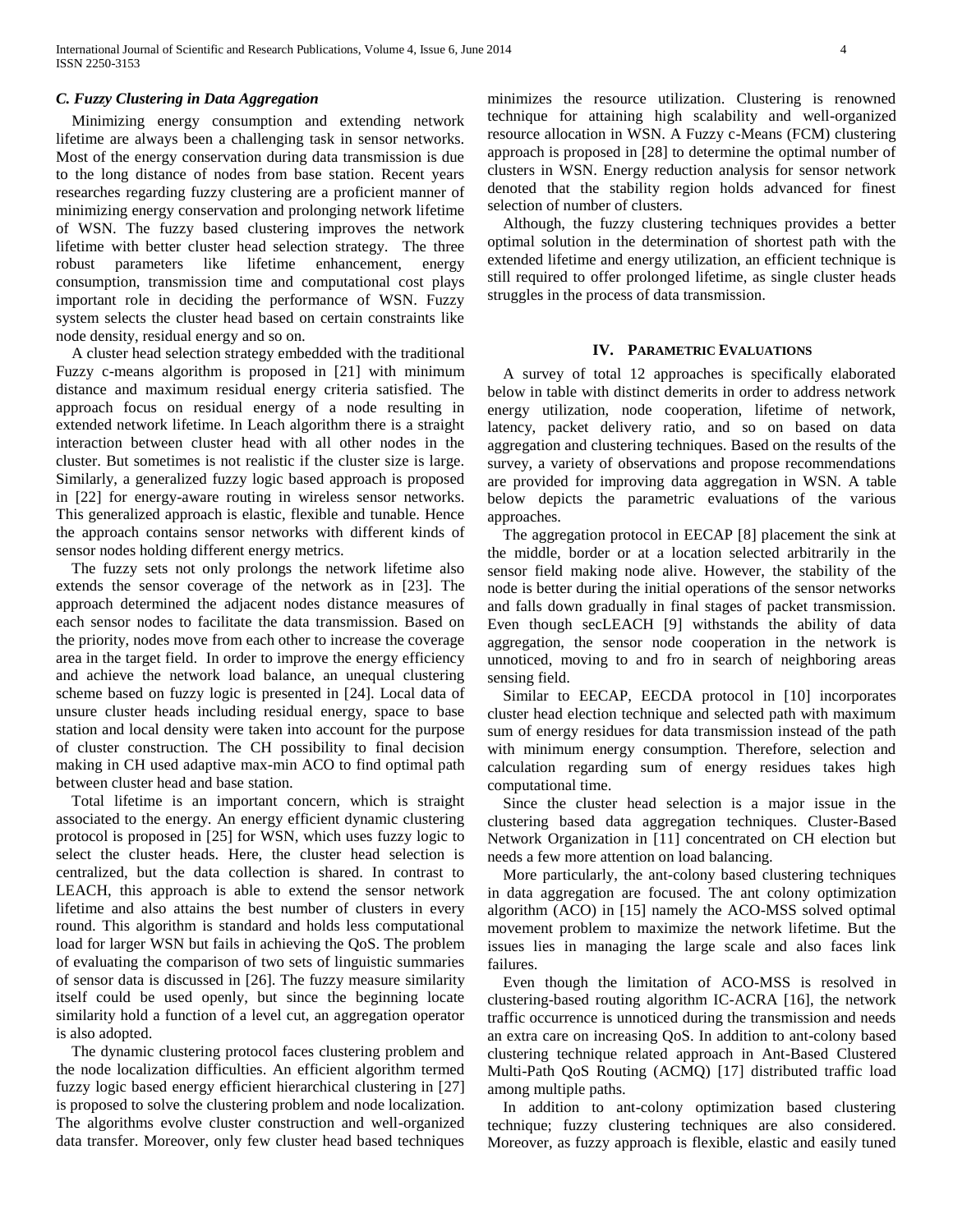for different network and node criteria basically by altering shapes of the fuzzy sets as in [22]. The generalized approach in [22] faces a high computational cost due to the evaluation of fuzzy sets shapes in each condition.

## **Table I: Performance Metric Evaluation on Clustering Based Data Aggregation Techniques in WSN**

| Parameters                                                                    |                                                            |   |                                                                                                                                                                    |   |   |   |                                        |            |              |                |        |
|-------------------------------------------------------------------------------|------------------------------------------------------------|---|--------------------------------------------------------------------------------------------------------------------------------------------------------------------|---|---|---|----------------------------------------|------------|--------------|----------------|--------|
| Network Lifetime                                                              | acket Delivery                                             |   | Ratio<br>Latency<br>Latency<br>Energy<br>Consumption<br>Resource<br>Computation<br>Computation<br>Computational<br>Computational<br>Computational<br>Computational |   |   |   |                                        | Scalabilit | ink Failures | Node Breakdown | Bandwi |
| <b>Energy Efficient Cluster Based Aggregation Protocol</b><br>(EECAP)         |                                                            |   |                                                                                                                                                                    |   |   |   |                                        |            |              |                |        |
| Y                                                                             |                                                            |   | Y                                                                                                                                                                  |   |   | Y |                                        |            |              | Y              |        |
| <b>Cluster-Based Network Organization</b>                                     |                                                            |   |                                                                                                                                                                    |   |   |   |                                        |            |              |                |        |
|                                                                               |                                                            | Y |                                                                                                                                                                    | Y |   |   | Y                                      |            |              |                | Y      |
| Security of Clustered Sensor Networks (secLEACH)                              |                                                            |   |                                                                                                                                                                    |   |   |   |                                        |            |              |                |        |
|                                                                               | Y                                                          |   | Y                                                                                                                                                                  |   |   | Y |                                        |            |              | Y              |        |
| Energy Efficient Clustering and Data Aggregation (EECDA)                      |                                                            |   |                                                                                                                                                                    |   |   |   |                                        |            |              |                |        |
| ${\bf Y}$                                                                     |                                                            |   | Y                                                                                                                                                                  |   |   |   |                                        | Y          | Y            |                |        |
| Ant Colony Optimization Algorithm (ACO-MSS)                                   |                                                            |   |                                                                                                                                                                    |   |   |   |                                        |            |              |                |        |
|                                                                               | Y                                                          |   |                                                                                                                                                                    |   | Y |   |                                        | Y          | Ÿ            |                |        |
| Controlled Mobility Sensor Networks for Target Tracking<br><b>Using ACO</b>   |                                                            |   |                                                                                                                                                                    |   |   |   |                                        |            |              |                |        |
|                                                                               | Y                                                          |   |                                                                                                                                                                    |   | Y |   |                                        |            |              | Y              |        |
| Clustering-Based Routing Algorithm termed IC-ACRA                             |                                                            |   |                                                                                                                                                                    |   |   |   |                                        |            |              |                |        |
| Y                                                                             |                                                            |   |                                                                                                                                                                    |   | Y |   | Y                                      |            |              |                |        |
| Ant-Based Clustered Multi-Path QoS Routing (ACMQ)                             |                                                            |   |                                                                                                                                                                    |   |   |   |                                        |            |              |                |        |
|                                                                               | Y                                                          |   |                                                                                                                                                                    | Y |   |   |                                        | Y          |              | Y              |        |
| A generalized Fuzzy logic based approach                                      |                                                            |   |                                                                                                                                                                    |   |   |   |                                        |            |              |                |        |
|                                                                               | Y                                                          | Y |                                                                                                                                                                    | Y |   |   |                                        |            |              | Y              |        |
| Unequal Clustering Algorithm for WSN based on Fuzzy logic<br>and improved ACO |                                                            |   |                                                                                                                                                                    |   |   |   |                                        |            |              |                |        |
|                                                                               |                                                            |   |                                                                                                                                                                    |   |   |   |                                        |            |              |                |        |
|                                                                               | Y                                                          |   | Y                                                                                                                                                                  |   | Y |   |                                        |            |              |                |        |
|                                                                               | Fuzzy Logic Based Energy Efficient Hierarchical Clustering |   |                                                                                                                                                                    |   |   |   |                                        |            |              |                |        |
|                                                                               |                                                            |   | Y                                                                                                                                                                  |   |   | Y |                                        | Y          |              | Y              |        |
|                                                                               |                                                            |   |                                                                                                                                                                    |   |   |   | <b>Fuzzy Based Clustering Protocol</b> |            |              |                |        |

 The unequal clustering algorithm in [24] to determine the shortest path between CH and base station which provides lower communication cost. Still the unequal clustering algorithm fails in considering the main parameters like the maximum local density and the biggest competence radius in the process of intercluster routing. An energy efficient dynamic clustering protocol as in [25] for WSN selects the cluster head using fuzzy logic.

The cluster head selection is centralized, but the data collection is shared. Even though, the algorithm involves less computational load, the QoS is left unnoticed during data transmission.

 The same problem arises in fuzzy logic based energy efficient hierarchical clustering [27] for the more complex dynamic and distributed networks. The potential network generation is more complex. Therefore, novel technique challenges of the network are required in order to ensure service quality, network lifetime, time and computational cost.

#### **V. CONCLUSION**

A systematic review on clustering based data aggregation methods concludes the pros and cons of the existing approaches. Discussions regarding current trends in clustering techniques of data aggregation for WSN, more specifically the ant-colony and fuzzy clustering define the demands of network lifetime, energy consumption, transmission time and computational cost essential of a network. The parametric evaluation provides overall clustering based techniques and data aggregation performance. This survey motivation helps in the election of proper efficient approach. The survey offers the researchers not only with reasons to the responses given to each issue, but also a comparison from different features of all approaches surveyed.

The facts collected from the review and the data gathered from studies motivated further investigation on usefulness of developing novel WSN with prolonged lifetime, lower time and less computation cost.

## **A.** *Future Direction*

 Survey conveys the uncovered aspects of different areas in clustering based data aggregation techniques of WSN with lack of support. The future directions provides a way to better performance in upcoming novel techniques considering the above limitations

- 1) An extra attention is required more specifically in the parts of cluster head election, network lifetime, transmission time and computational cost.
- 2) A novel technique is in need to increase the lifetime of the nodes due to maximum number of node and link failures.
- 3) Moreover, the proposed techniques should provide a double cluster heads as a substitute of main CH, in order to reduce the load of CH.
- 4) A novel technique with the adoption of ACO, is able to minimize the time and cost involved in collecting the local information.

 Above areas of need become part of future work. On fulfilling the above needs, ant and fuzzy clustering based data aggregation techniques is able to achieve better network lifetime as well as minimized time and cost during information gathering for a complete wireless sensor network.

#### **REFERENCES**

[1] Kai-Wei Fan, Sha Liu, and Prasun Sinha, "Structure-Free Data Aggregation in Sensor Networks", IEEE Transactions on Mobile Computing, VOL. 6, NO. 8, August 2007.